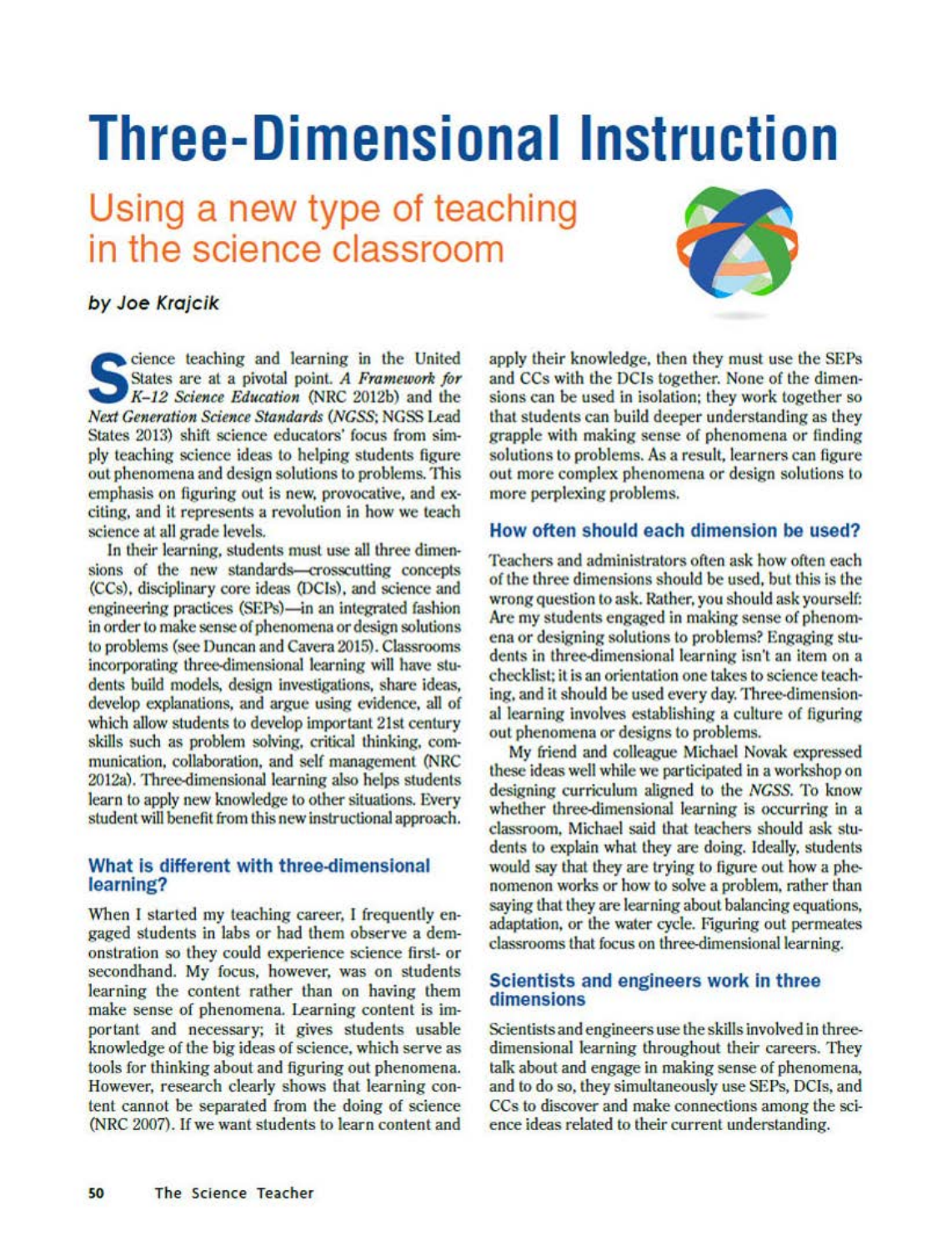For example, some scientists study the question, "Do decaying maple leaves add to the ecology of lakes?" Scientists once claimed that aquatic plants are essential to lhe food web of lakes. Some scientists. however, wondered and explored the question, "What role. if any. do trees along the shoreline play in the food web of lakes?" Scientists have now gathered evidence that a major component of organic matter needed for energy, growth, and repair of lake organisms is supplied by trees along the shoreline (NSF 2015). Leaves from trees and other organic mailer enter lakes and arc used by aquatic animals as a source of food. This new and radical way of thinking about lake food webs required scientists to change their models. To explore this question and gather evidence lo support the claim. scientists needed to use concepts found in the *NGSS* DCIs related to the organization of matter and energy flow in organisms (LS1.C), the growth and development of organisms (I.Sl.13). ener• gy in chemical processes and everyday life (PS3.D). and chemical reactions (PSl.13). along with various SEPs (e.g., Asking Questions, Analyzing and Interpreting Data, Revising and Constructing Models, Arguing from Evidence) and CCs (e.g.. Structure and Function, Systems and System Models. Pallerns. and Energy and Maller: Flows. Cycles. and Conservation) (NGSS Lead States 2013).

Bioengineers also try to solve problems. and some are figuring out how to make artificial limbs using ·smart skin" that mimics the sense of touch (\Vu. \Ven. and 'Nang 2013). To do so. they apply concepts from DCls related to electrical forces (PS2.B). the struc• ture of matter (PSI.A), optimizing design solutions (ETS1.C), and the structure and function of organisms (LS I.A). They also use SEPs to develop models and design and test solutions, and they apply various CCs such as Systems and System Models. Structure and Function, and Cause and Effect.

As the examples above illustrate, scientists and engineers consistently make use of the three dimensions to make sense of phenomena and design solutions 10 problems. 11 isn'I a once-in-a-while activity; it is what they do every day.

#### **Where to start?**

To start incorporating three-dimensional instruction into your classroom. look for engaging phenomena or problems that build toward performance expectations.

Take note of the questions students are asking. ones that students can explore over a sustained period of time, and ones for which students can ask and explore subquestions. In selecting phenomena, be sure that the questions are related to the performance expectations (PEs) loward which you wanl students lo build understanding. Therefore, you should be familiar with the PEs before you start thinking about phenomena that students can explore. Figure I (p. 52) presents a summary of key characteristics associated with the best types of phenomena and questions to explore in the classroom (Krajcik and Czerniak 2013).

Some potential sources of phenomena and their aligned PEs (NGSS Lead States 2013) include:

- I. Your local environment. Students find phenomena and associated questions related to the local environment to be valuable and relevant. In trying to make sense of the phenomena, students can make use of DCls related io biodiversity (LS4.D). social interaction and group behavior (LS2. D), the role of water in Earth's surface process (ESS2.C), human impacts on Earth systems (ESS3.C), the structure and properties of matter (PS1.A), and interdependent relationships in ecosystems (LS2.A).
- 2. Your hobbies. I love to scuba dive. Teaching students the ecology of reefs and the effects of rising lemperalures of seawater present fruilful opportunities for exploration. If you like to ride bikes, you might explore why it is important to wear a bicycle helmet. which addresses force and motion (PS2.A) and types or interactions (PS2.B).
- 3. Current challenges facing our environment. How can we reduce our dependency on fossil fuels? How can we make use of wind and solar power to supply our energy needs? Exploring such questions allows students to delve deeply into several DCIs, including energy transfer (PS3.B), electromagnetic radiation (PS4.B), and human impacts on the environment (ESS3.C).
- 4. The internet. journals. and magazines. Magazines and journals, such as *Scientific American* and *Science News*, are filled with current ideas about phenomena Ihat scientists are exploring. The National Science Foundation's Discoveries web page (see Resources) can also serve as a source of ideas.
- 5. Other science teachers and scientists. Your fellow science colleagues can be rich sources of ideas. Sharing your own ideas with other teachers will enrich the pool of phenomena you can use in your classroom.

#### **Conclusion**

Developing a classroom culture that focuses on sludents using the three dimensions to make sense of